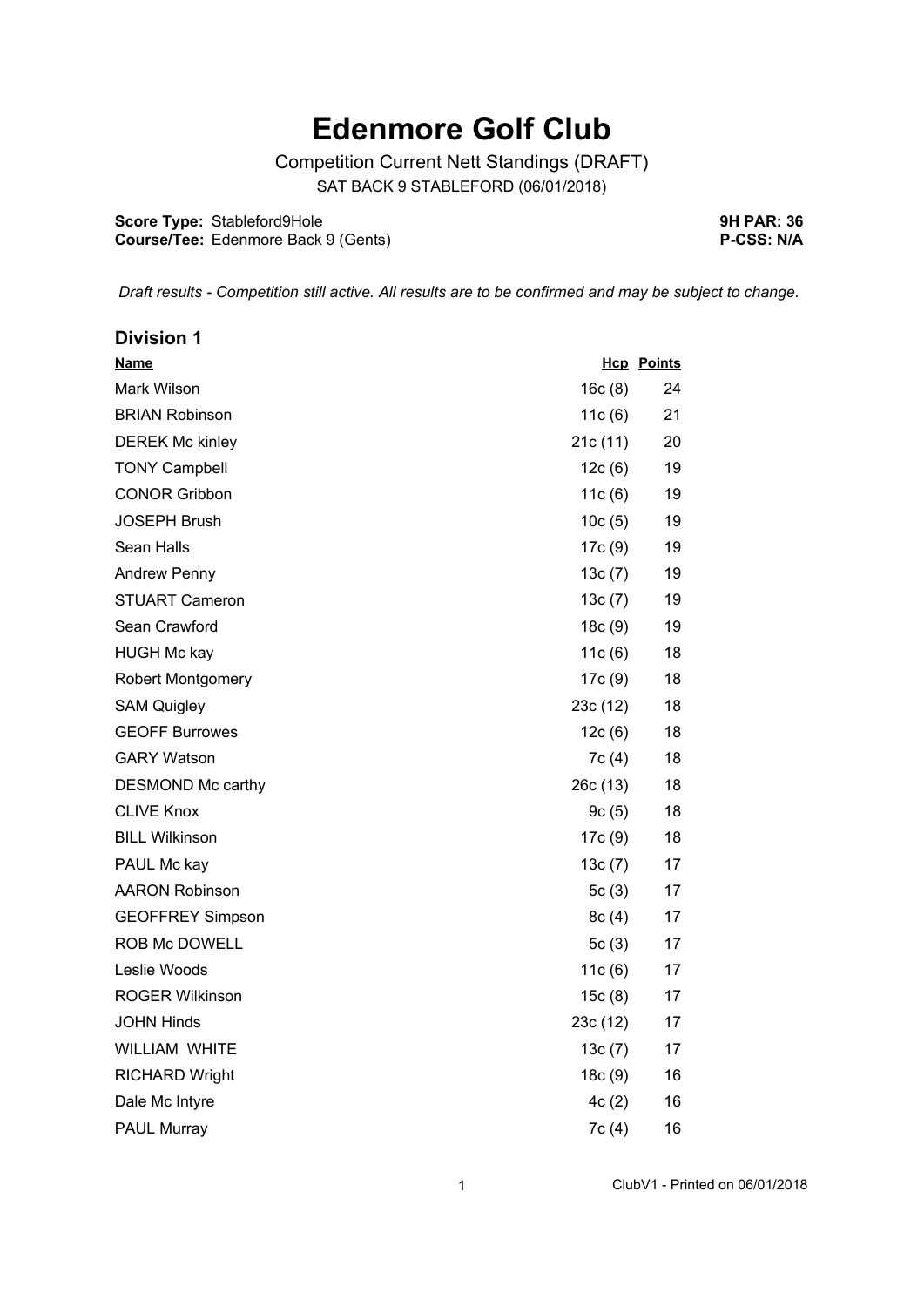*Draft results - Competition still active. All results are to be confirmed and may be subject to change.* 

| <b>Division 1</b>        |           |                   |
|--------------------------|-----------|-------------------|
| <b>Name</b>              |           | <b>Hcp</b> Points |
| <b>GERRY Mc clory</b>    | 11c(6)    | 16                |
| <b>GRAHAM Mc ilroy</b>   | 7c(4)     | 16                |
| <b>TOM Chapman</b>       | 17c (9)   | 16                |
| <b>SIMON George</b>      | 12c(6)    | 16                |
| James Allen              | 23c(12)   | 15                |
| <b>ROGER Erwin</b>       | 3c(2)     | 15                |
| <b>KEITH Hare</b>        | 22c(11)   | 15                |
| <b>Christopher Loney</b> | 18c(9)    | 15                |
| <b>MATT Trimble</b>      | 23c(12)   | 15                |
| <b>SEAN Mc cabe</b>      | 12c(6)    | 15                |
| <b>Steven Eyres</b>      | 2c(1)     | 14                |
| <b>Adam Beattie</b>      | 8c(4)     | 14                |
| Louis Eyres              | 11c(6)    | 14                |
| <b>BASIL Irwin</b>       | 20c(10)   | 14                |
| <b>WILL Bryans</b>       | 15c(8)    | 14                |
| <b>COLIN Whan</b>        | 5 $c(3)$  | 13                |
| James Beattie            | 15c(8)    | 13                |
| <b>PAUL Patterson</b>    | 9c(5)     | 13                |
| <b>KEN Todd</b>          | 19c (10)  | 13                |
| <b>KEVIN Kelly</b>       | 26c (13)  | 12                |
| <b>KENNY Hylands</b>     | 18c (9)   | 12                |
| <b>JOHN Boyles</b>       | 8c(4)     | 12                |
| <b>CATHAL Austin</b>     | 18c (9)   | 12                |
| <b>MARTIN Brunty</b>     | 11 $c(6)$ | 12                |
| <b>Simon Scott</b>       | 24c (12)  | 11                |
| <b>STEPHEN Cocker</b>    | 14c(7)    | 11                |
| <b>JOHN Halliday</b>     | 17c(9)    | 11                |
| <b>DAVID Donnell</b>     | 27c (14)  | 10                |
| <b>MICHAEL Crow</b>      | 19c (10)  | 10                |
| <b>BILL Henderson</b>    | 10c(5)    | 10                |
| Alan Cullen              | 21c (11)  | 10                |
| <b>ALAN Irwin</b>        | 24c (12)  | 10                |